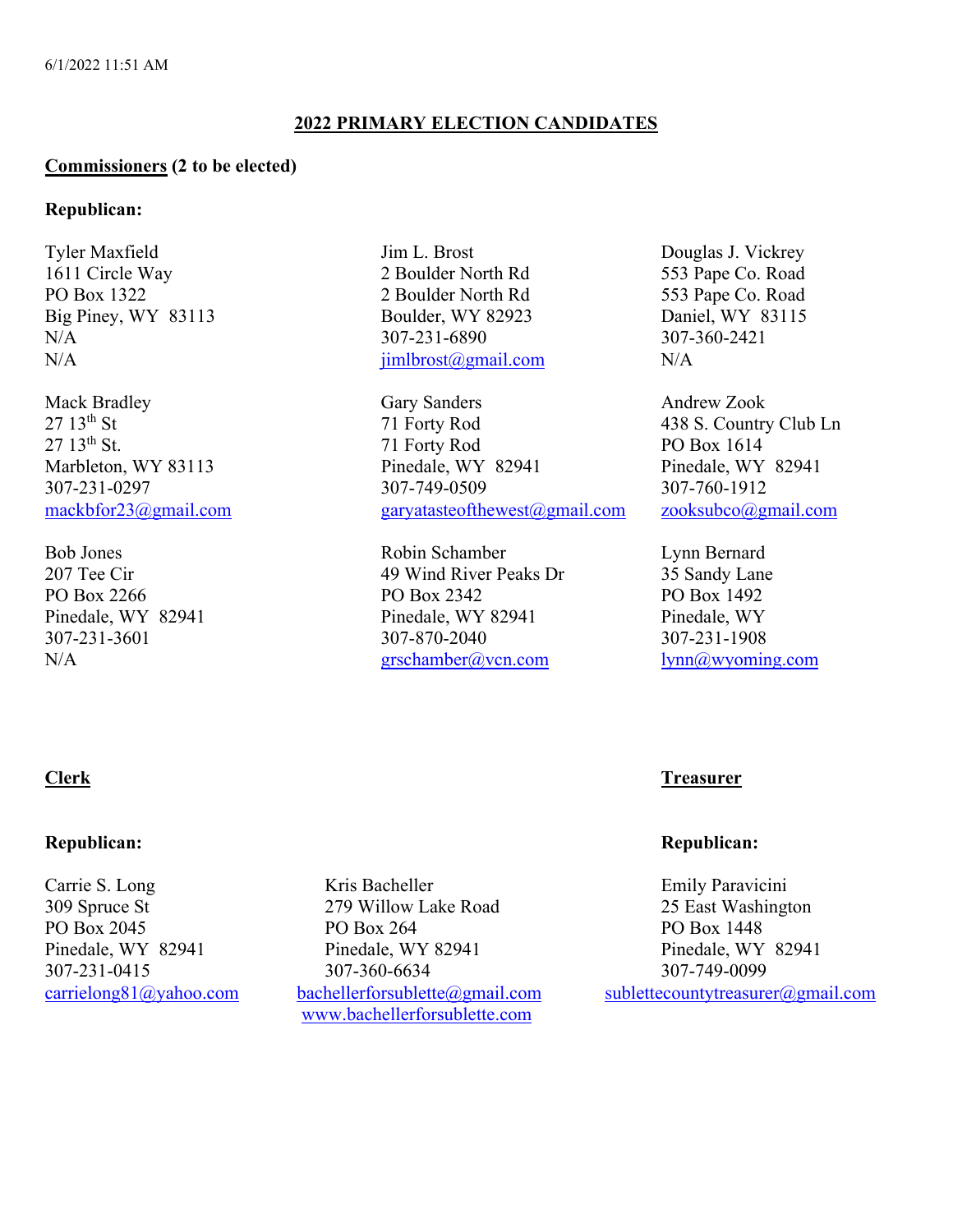145 E Valley Rd 22 East Washington P O Box 2062 P O Box 1705 Pinedale 82941 Pinedale 82941 307-360-7453 307-231-1079

## **Coroner Sheriff**

### **Republican: Republican:**

Curt Covill KC Lehr 52 Wind River Peaks Dr 10161 US Hwy 191 P O Box 1507 P O Box 857 Pinedale 82941 Pinedale 82941 307-360-9142 307-231-2128 covillfh@centurytel.net kclehr@centurytel.net

### **Attorney**

### **Republican:**

Clayton M. Melinkovich Stan Cannon 14 Joe Alexander Trail 1587 Green River Lakes Rd PO Box 222 PO Box 23 Cora, WY 82925 Cora, WY 82925 307-231-1432 307-389-6123 melinkovich.attorney@gmail.com stancannon4@gmail.com

# **Assessor Clerk of District Court**

### **Republican: Republican:**

Laila Illoway Janet K. Montgomery lilloway91@yahoo.com jmontgomery@wyoming.com

## **Precinct Committeemen & Committeewomen**

### **Republican:**

# **1-1 Pinedale (4 men and 4 women to be elected)**

Bob Rule Mary Lankford Jean E. Stetson 59 Orcutt Dr<br>
59 Orcutt Dr<br>
59 Orcutt Dr<br>
59 Orcutt Dr<br>
59 Orcutt Dr<br>
59 Orcutt Dr<br>
228 N. Tyler Ave.<br>
228 N. Tyler Ave.<br>
228 N. Tyler Ave. PO Box 1477 PO Box 952 PO Box 913 Pinedale, WY 82941 Pinedale, WY 82941 Pinedale, WY 82941 307-367-8822 307-360-8099 970-269-8420 bobrule@wyoming.com dmglankford@wyoming.com jeansbeef@hotmail.com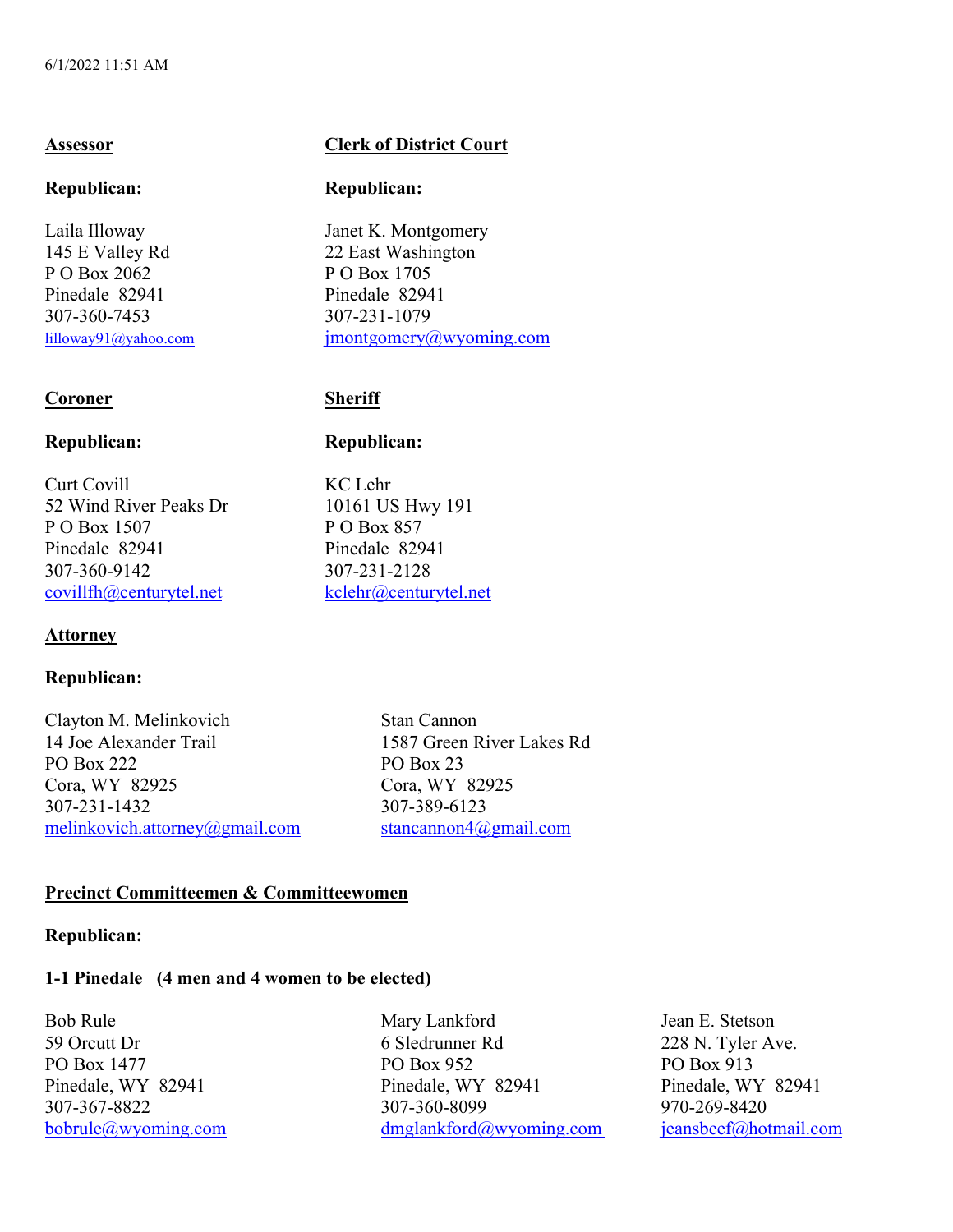Greg Schamber Robin Schamber Robert Dexter 49 Wind River Peaks Dr. 49 Wind River Peaks Dr. 19 Stock Driveway PO Box 2342 19 Stock Driveway Pinedale, WY 82941 Pinedale, WY 82941 Pinedale, WY 82941 307-260-7505 307-870-2040 307-699-1761

Paul Ulrich **Communist Communist Communist Communist Communist Communist Communist Communist Communist Communist Communist Communist Communist Communist Communist Communist Communist Communist Communist Communist Communist** 304 E. Lake Rd 8 Glacier Hills Dr 134 ½ S. Sublette Ave PO Box 58 PO Box 456 PO Box 303 Pinedale, WY 82941 Pinedale, WY 82941 Pinedale, WY 82941 307-640-2822 N/A 307-231-7402 N/A jksmith62010@gmail.com jemwy307@gmail.com

greg.schamber@yahoo.com grschamber@vcn.com robert.dexter@outlook.com

### **1-3 Pinedale West (4 men and 4 women to be elected)**

Kenny Egle Rhonda Egle Steven Kahne

Isaac Best Angela Goodrich Curtis Yanish 1234 Mountain Meadow Ave 100 Willow Lake Rd 21 Industrial Site Ext Rd PO Box 247 **PO Box 1604** PO Box 1704 Pinedale, WY 82941 Pinedale, WY 82941 Pinedale, WY 82941 307-220-1546 307-231-1668 307-360-6052 N/A abg77wyo@gmail.com curt@astercanyon.com

Andrew Zook David G Dailey 438 S. Country Club Ln #5 Flintlock Lane East PO Box 1614 PO Box 419 Pinedale, WY 82941 Pinedale, WY 82941 307-760-1912 307-360-6285 zooksubco@gmail.com dgdtmpr@gmail.com

835 Austin Ln 835 Austin Ln 78 Wild West Pl PO Box 2134 PO Box 2134 78 Wild West Pl Pinedale, WY 82941 Pinedale, WY 82941 Pinedale, WY 82941 307-231-6205 307-231-3152 307-203-7799 kenegle11@gmail.com emilliron6@wyoming.com steven.kahne@reagan.com

Debbie Vickrey Coke Landers Albert Sommers 5 Fairway Loop 222 Ehman Ln 764 E Green River Rd PO Box 441 222 Ehman Ln PO Box 1608 Pinedale, WY 82941 Pinedale, WY 82941 Pinedale, WY 82941 307-367-2120 307-703-4291 307-360-7060 deb814@centurytel.net coke\_landers@hotmail.com albert@albertsommers.com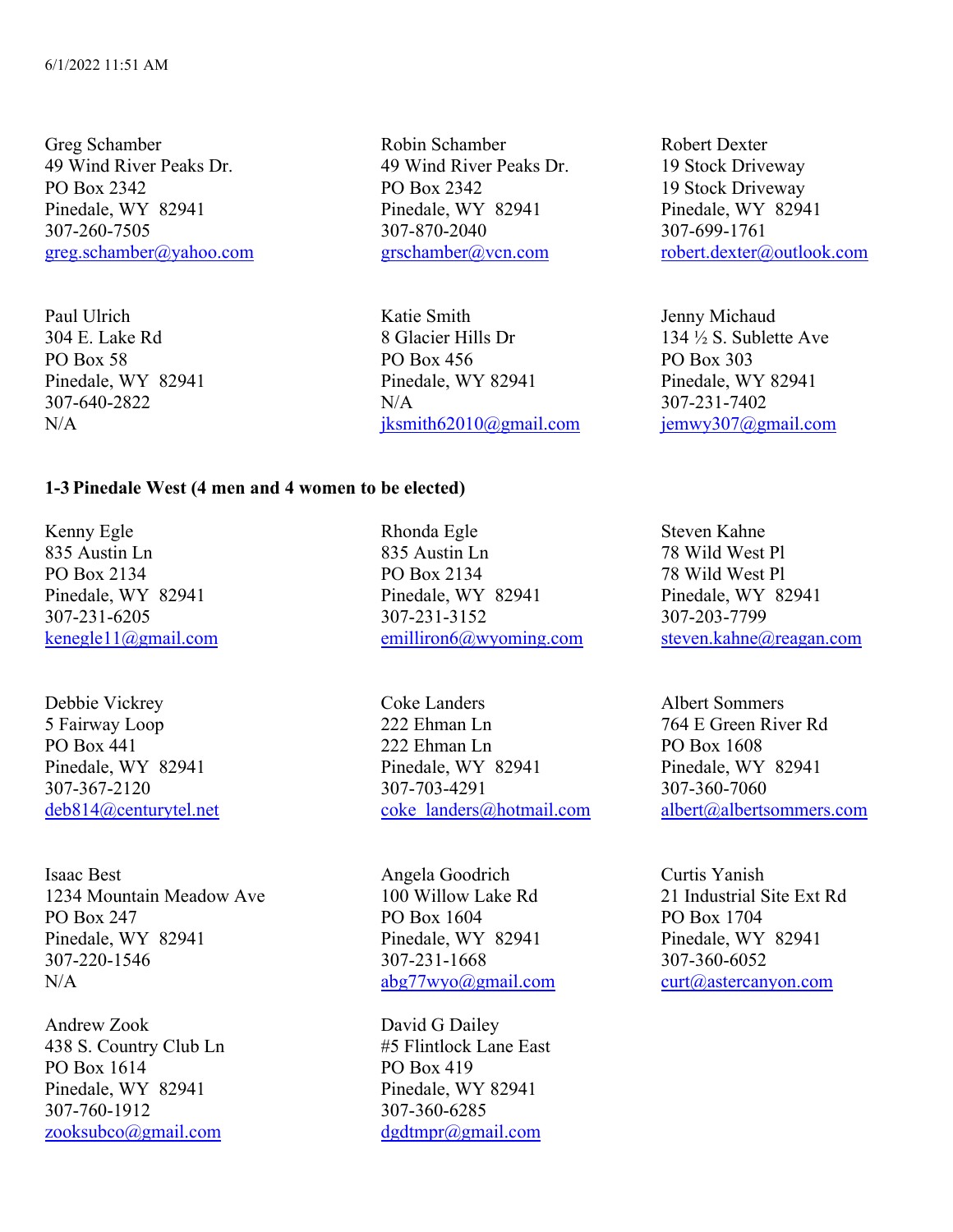# **1-4Boulder (2 men and 2 women to be elected)**

Nina Jensen-David Susan G. Bousman Joel Bousman 325 Boulder North Rd 1346 Hwy 353 1346 Hwy 353 PO Box 6 1346 Hwy 353 1346 Hwy 353 Boulder, WY 82923 Boulder, WY 82923 Boulder, WY 82923  $N/A$   $N/A$ 

ndavid83113@yahoo.com N/A eastfork23ranch@gmail.com

Sam Bixler Cat Urbigkit Jasmine Allison 39 Sioux Trl, Boulder 2553 Big Sandy Elkhorn 37 Meander Lane PO Box 1789 2553 Big Sandy Elkhorn 37 Meander Lane Pinedale, WY 82941 Boulder, WY 82923 Boulder, WY 82923 307-231-4546 307-360-6672 N/A bixler.consulting@gmail.com catu2@mac.com jazz.allison@yahoo.com

# **2-1 Big Piney (3 men and 3 women to be elected)**

Haley J. Clark Milford Lockwood Greg Dennis

307-276-5667 307-276-5376

Joan S. Mitchell 36 Barney Rd. PO Box 795 Big Piney, WY 83113 307-260-6174 Joan888mitchell@outlook.com

PO Box 482 PO Box 452 PO Box 410 Big Piney, WY 83113 Big Piney, WY 83113 Boulder, WY 82923  $N/A$  307-749-6523

Nancy Espenscheid Jason Rife Brian P. David 728 N Piney Cottonwood 737 Cottonwood-Ryegrass Rd, BP 1531 Miller Way PO Box 340 **PO Box 35** PO Box 35 **PO Box 1531** Big Piney, WY 83113<br>
307-276-5667<br>
307-276-5376<br>
Big Piney, Wy 83113<br>
307-276-5667<br>
307-276-5376 nancyespen2@gmail.com jprife@me.com N/A

738 Hwy 351 690 Hwy 351 9 Oregon Trail Ln, Big Piney N/A N/A gregadennis@yahoo.com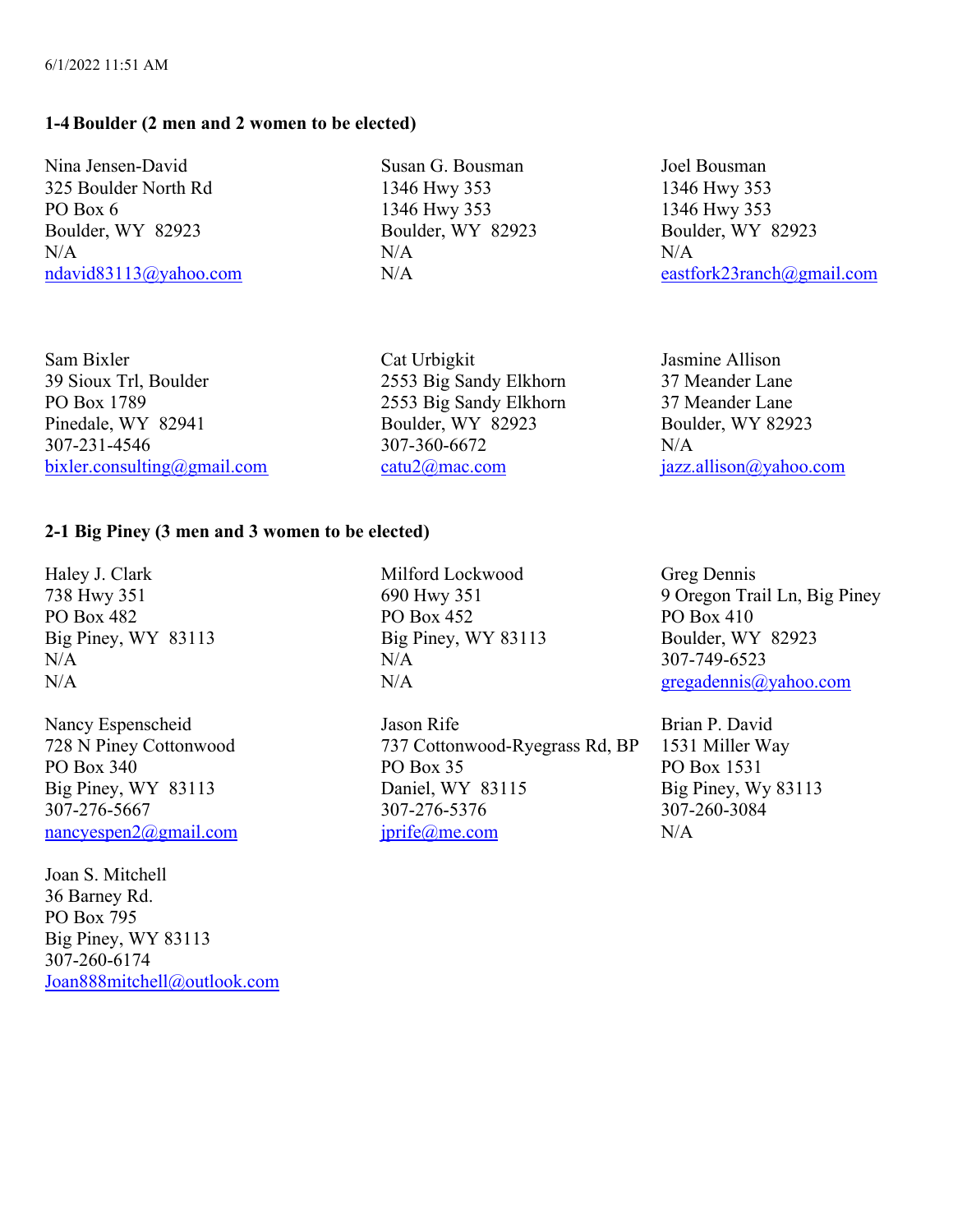# **2-2 Marbleton (1 man and 1 woman to be elected)**

Fran Robinson March 1988 (Jim D. Robinson Kim Tanner

221 W 1<sup>st</sup> Street, Marbleton 221 West First St, Marbleton 322 W 3<sup>rd</sup> St, Marbleton PO Box 970 PO Box 970 P.O. Box 1313 Big Piney, WY 83113 Big Piney, WY 83113 Big Piney, WY 83113 307-389-3533 307-260-7273 N/A franmurf@yahoo.com rockymountaintesters@yahoo.com N/A

# **4-1 Cora (1 man and 1 woman to be elected)**

Kay Malkowski Colleen Martin Eric Marincic 20 Snowmobile Ln 2180 St Hwy 352 23 Snow Mobile Lane PO Box 132 2180 St Hwy 352 23 Snow Mobile Lane Daniel, WY 83115 Cora, WY 82925 Cora, WY 82925 307-360-7375 307-413-9127 N/A jkmalkowski@gmail.com mrtnclln@hotmail.com

Laura Marincic 23 Snowmobile Ln 23 Snowmobile Ln Cora, Wy 83115 N/A N/A

## **4-2 Daniel (1 man and 1 woman to be elected)**

Frederick W. Pape M. Michelle Pape 80 Pape Rd 80 Pape Rd 80 Pape Rd 80 Pape Rd 307-859-8266 307-859-8266  $N/A$   $N/A$ 

Daniel, WY 83115 Daniel, WY 83115

### **5-1 Bondurant (1 man and 1 woman to be elected)**

Bill Winney PO Box 334 Bondurant, WY 82922 307-413-1506 **bill.winney@hotmail.com**